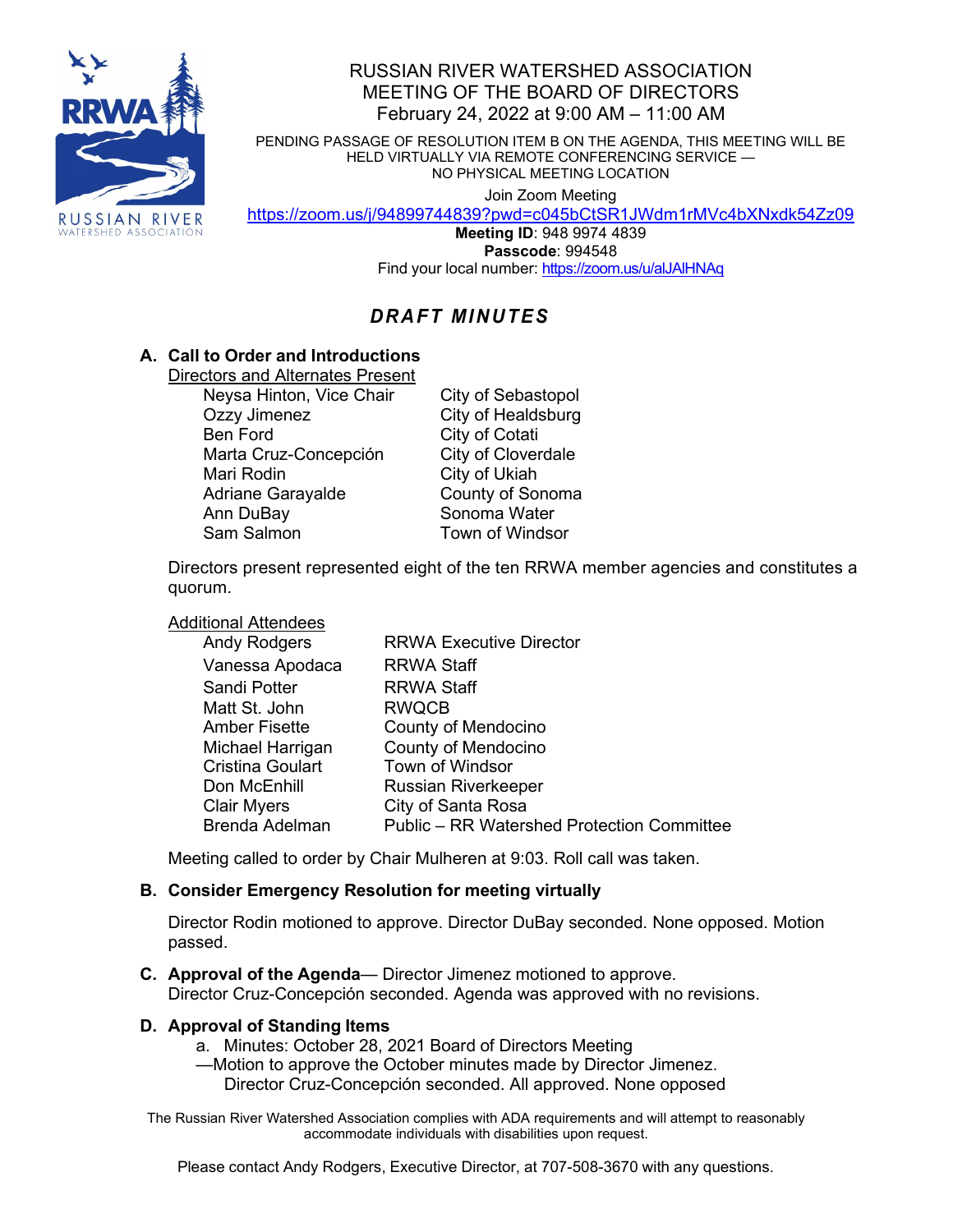**E. Guest Presentation:** Annual Dialogue with Matt St. John, Executive Officer, North Coast Regional Water Quality Control Board

Speaker highlighted to the RRWA Board:

- RWQCB is working on many projects that impact the RRWA members
	- o Russian River Watershed Pathogens Total Maximum Daily Load, adopted by the Regional Water Board and will soon be considered by the State Board.
	- o Water Quality Restoration Strategy for the Laguna De Santa Rosa (TMDL project)
	- o Numerous stormwater permit projects<br>■ MS4 permit
		- MS4 permit
		- **Cal Trans Stormwater permit**
		- **EXECONSTRUCTION General Permit**
		- **Industrial Stormwater General Permit**
	- o Policies and Strategies being worked on
		- **Groundwater Protection Strategy**<br>**Climate Change Adaptation and F**
		- Climate Change Adaptation and Resilience Strategy
	- o Racial Equity resolution for North Coast region
	- o Water Board is making progress on developing a regulatory program for vineyards throughout the north coast region
- OneWater approach to water management: Wholistic approach that considers all water is linked; remove the categories (stormwater, wastewater, drinking water, environmental water) and manage the water as a whole. In order to successfully apply this strategy, it requires close coordination across disciplines—business sectors, interest groups, the regulators and regulated, the funders and the funded, and other interest groups. The Russian River Watershed Association is a great example of watershed partnership and coordination:
	- o Russian River Regional Monitoring Program (R3MP)
	- o Russian River Confluence
	- o Sonoma Water/ Sonoma State University Partnership (Rising Waters)
	- $\circ$  The watershed task forces that have come together following the natural disasters that have hit both counties.
- The RWQCB is pleased to have the framework, foundation, and partnership of RRWA to tackle some of the ongoing challenges in the watershed.

### Questions/Comments

No questions or public comments.

Director Salmon commented that the Department of Forestry is allowing loggers to come in and take down redwoods—He thinks the collaboration should include forestry.

St. John: He agrees that CalFire permitting process for post fire salvage operations is different from a commercial timber operation. The NCRWQCB has a categorical waiver for Timber Operations that covers certain categories of timber operations; post fire operations are covered under that. Matt offered to speak in more detail with anyone interested; reach out to him. At the June NCRWQCB Board meeting, they will be co-presenting with CalFire.

[Matt.St.John@waterboards.ca.gov](mailto:Matt.St.John@waterboards.ca.gov) (707) 570-3762 work

# **F. Board of Directors Business**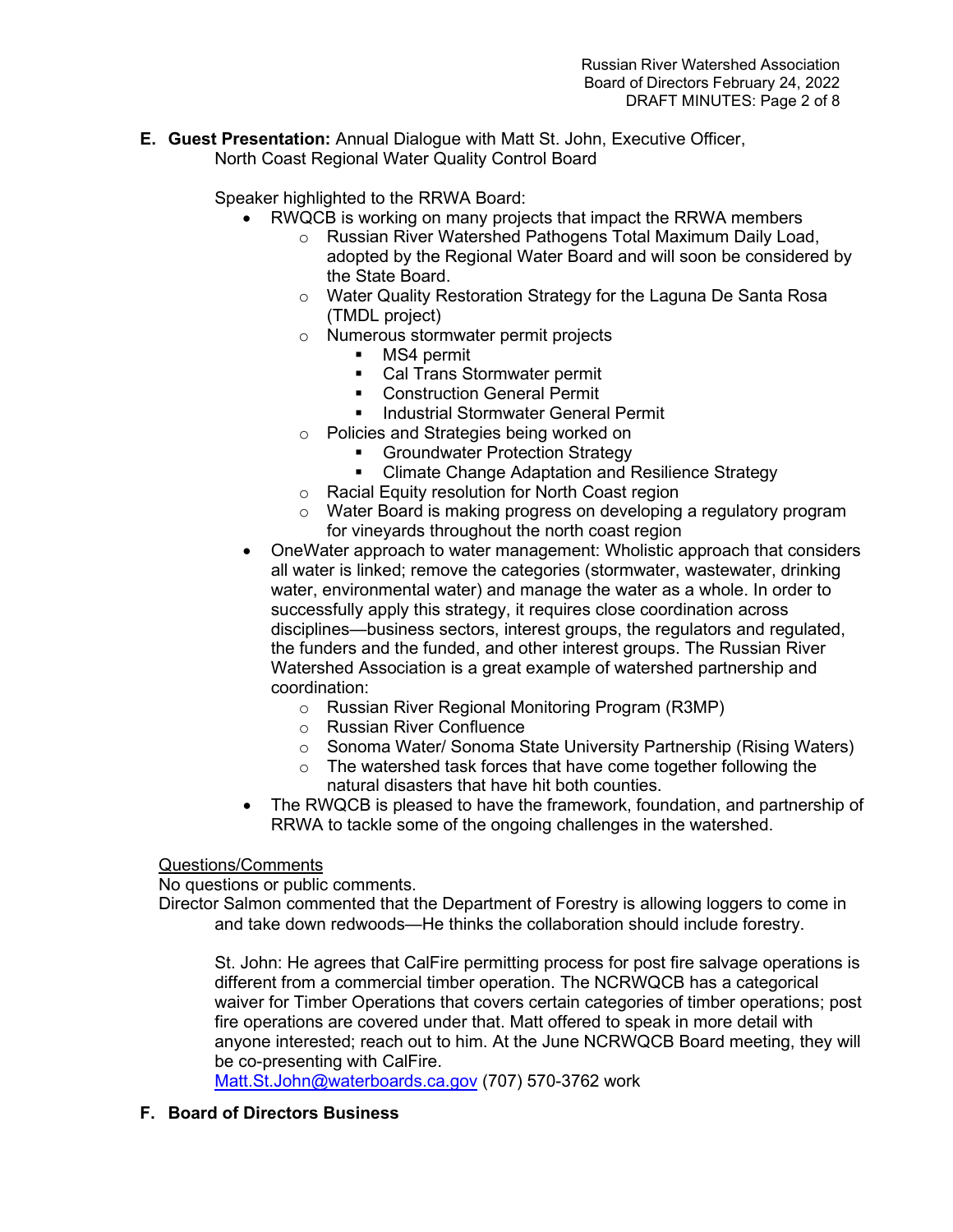- a. 2022/2023 Work Plan *Action*
	- i. Overview
	- Adjustments compared to FY21/22
		- Executive Director Services
			- $\circ$  City of Ukiah increasing charge for administrative agency services to \$4,000
			- $\circ$  Reduce # Working Group meetings
			- o Four BOD meetings (same as FY 2021/2022)
			- $\circ$  Four TWG meetings (down from 6)
		- General Benefit Projects
			- o Outreach strategies (B.1 & B.2)
			- o Additional sponsorship opportunities
			- o Continue with monthly environmental articles
			- o Drought campaign
			- o Online outreach and Watershed Map (B.3)
			- $\circ$  Russian River-Friendly Landscape (B.4)<br>Riennial Event in 2023
				- Biennial Event in 2023
				- Continue with Carbon Gardening
			- $\circ$  Support member agencies with funding and regulatory advocacy (B.6) Coordinate agency membership to CASQA (B.6.C)
			- o Continue participating in Regional Monitoring Program (R3MP) development (B.7.A)
		- Special Benefit Projects
			- o Continue supporting existing programs.
			- o Co-permittee meeting & project facilitation (C.1)
			- o Annual LID training and Manual/Calculator update (C.2)
			- o Laguna Mark West agencies coordinated water quality monitoring reporting (C.3)
			- o Our Water Our World (C.6)
			- o Safe Medicine and Sharps disposal (C.8 & C.9)
			- o Streets to Creeks (C.10)
			- o Continue Sonoma Water's Water Education Program for Ukiah and Sonoma County. With exception of Sebastopol, other members serviced through water contract (C.5).
			- o SSU Rising WATERS project focusing on nexus of homelessness and water quality (C.7).
				- *(Director Ford recused himself from the discussion of C.7)*
			- o Bulk Purchase of LID signs (Windsor).
		- FY22/23 ED Services: \$110,081
			- o Increased \$535 from current FY
		- FY22/23 General Benefits: \$296,844
			- o Increased \$49,418 from current FY
		- FY22/23 Special Benefits: \$220,802
			- o Decreased \$1,090
		- FY22/23 Total Work Plan Budget: \$627,727
			- o Increased \$48,863 from current FY
		- ii. Technical Working Group recommendation
		- iii. Consider adoption
			- Motion to adopt the work plan was made by Director Ford (He recused himself from item C.7 due to conflict). Director Jimenez seconded. All favored, none opposed.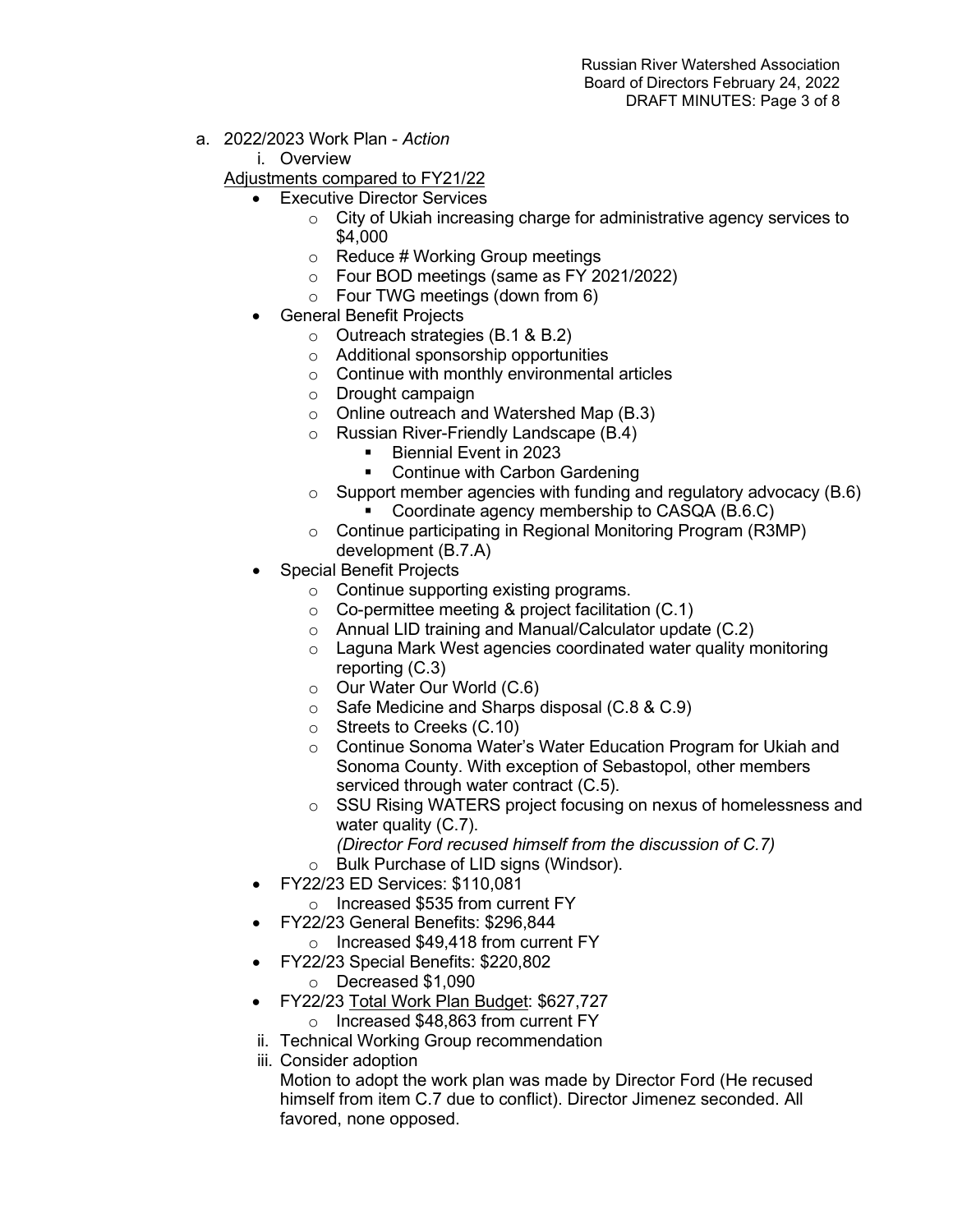C.7. was voted on separately: Motion to adopt C.7 of the work plan was made by Director DuBay. Director Jimenez seconded. Director Ford abstained. All others favored, none opposed.

#### Question/Comments

Amber (County of Mendocino) commented that she is representing Chair Mulheren, but cannot vote on her behalf. Chair Mulheren asked her to let the board know that she has reviewed the work plan and she fully supports the approval.

No Public comments.

- b. New Member solicitation *Information*
	- i. Benefits
		- 1. Leverage RRWA's long-standing regional forum for developing, implementing, and/or promoting regional initiatives
		- 2. Increase outreach/engagement network
		- 3. Expand expertise, ideas, and resources pool
		- 4. Cost share dilution
		- 5. Regional consistency
		- 6. Enhance watershed-wide communications
		- 7. Add direct and indirect beneficiaries to programs
	- ii. Approach
		- 1. Utilize structural options
			- a) Membership (general and special benefit)
			- b) Watershed Collaborative (special benefit)
		- 2. Engage decision makers and management staff on benefits of membership/collaboration
		- 3. Identify organizational interests and priority projects
		- 4. Meet with a new *Executive/Administrative Committee* to refine an engagement plan and develop recommendations
		- 5. Agendize Board item to consider E/A Committee recommendations

Motion to create the Executive/Administrative Committee made by Director Hinton. Director Salmon seconded. All favored, none opposed. Director Hinton nominated Chair Mulheren to the committee. Director Ford expressed interest in being on the committee. Director Hinton and Director Jimenez would like to help with Rohnert Park.

#### Question/Comments

Director Ford: Do we currently have this category of watershed collaborators that can participate in Special Benefit, but not General Benefit projects? Are there guidelines for what types of agencies are eligible for which types of memberships?

Rodgers: MOU is specific about the eligibility of voting members.

Director Hinton: Is there a list of potential members and who is reaching out, RRWA Staff and/or Board Members?

Rodgers: Yes, there is a list. The Executive/Administrative Committee is being proposed to help address these actions.

No Public comments.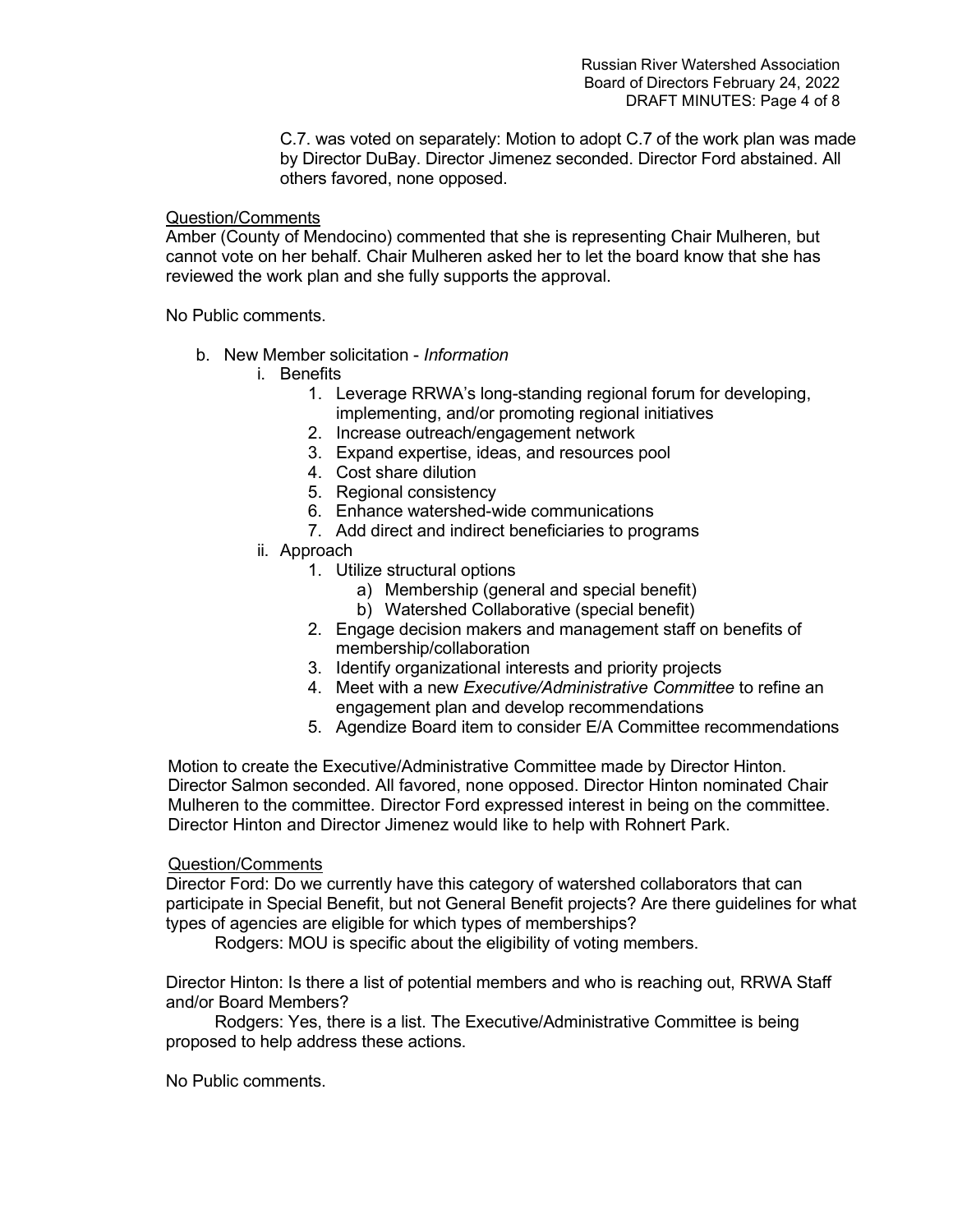### **G. Board of Directors Business - Program Updates**

- a. Student Video Contest
	- i. Awards Ceremony date being determined tentatively either Wednesday May 18, or Thursday May 26
	- ii. Tour of the [Advanced Energy Center](https://protect-us.mimecast.com/s/yJWeClYM8LCWLnDUG0MWq?domain=scpadvancedenergycenter.org/) to RRWA's board before awards ceremony
- b. Key projects updates
	- i. Our Water Our World
		- 1. March 17 First OWOW/CASQA Meeting
			- a) Program Implementation for this year
			- b) Program Development
			- c) 2022 Meeting Schedule
			- d) Ordering new OWOW materials
		- 2. CalEPA's Department of Pesticide Regulation (DPR) IPM month on social media
	- ii. Safe Meds
		- 1. DEA Take-Back October 23
			- a) Results of the 21st National Take Back
				- i. Totals for California
				- ii. Law Enforcement Participation: **141**
				- iii. Collection Sites: **198**
				- iv. Weight Collected: **41,970** lbs.
				- v. Weight collected all time: **1,227,499** lbs.
				- vi. April 30, 2022 DEA's next National Prescription Drug Take Back Day
				- vii.Local law enforcement offices that participated
					- Rohnert Park Department Of Public Safety
					- Cloverdale Police Department
					- Cotati Police Department
					- Petaluma Police Department
					- Santa Rosa Police Department
					- Healdsburg Police Department

#### Watershed Map shows Safe Med disposal locations:

<https://westyost.maps.arcgis.com/apps/webappviewer/index.html?id=892add5f0f2c4ecab1ecfe98d4cc13b8>

- iii. RRFL/Carbon Gardening
- iv. Children's placemats
	- English: 20,000 distributed to-date
		- Bilingual: 2,300 ordered
		- Director Jimenez requested placemats for his business.
- v. LID Training
	- LID Design Ideas' Posts designed to highlight LID implementation ideas leading up to the December 1st LID webinar.
	- 'Webinar Promotion Flyers' Flyers containing LID webinar registration information and relevant LID topics to be covered.
	- 7-post campaign ran from November 17 30, 2021
		- o 2940 reached and 107 engagements
		- $\circ$  A follow up post promoting the recording had 609 reached and 22 engagements
	- \$120 spent on Facebook post boosts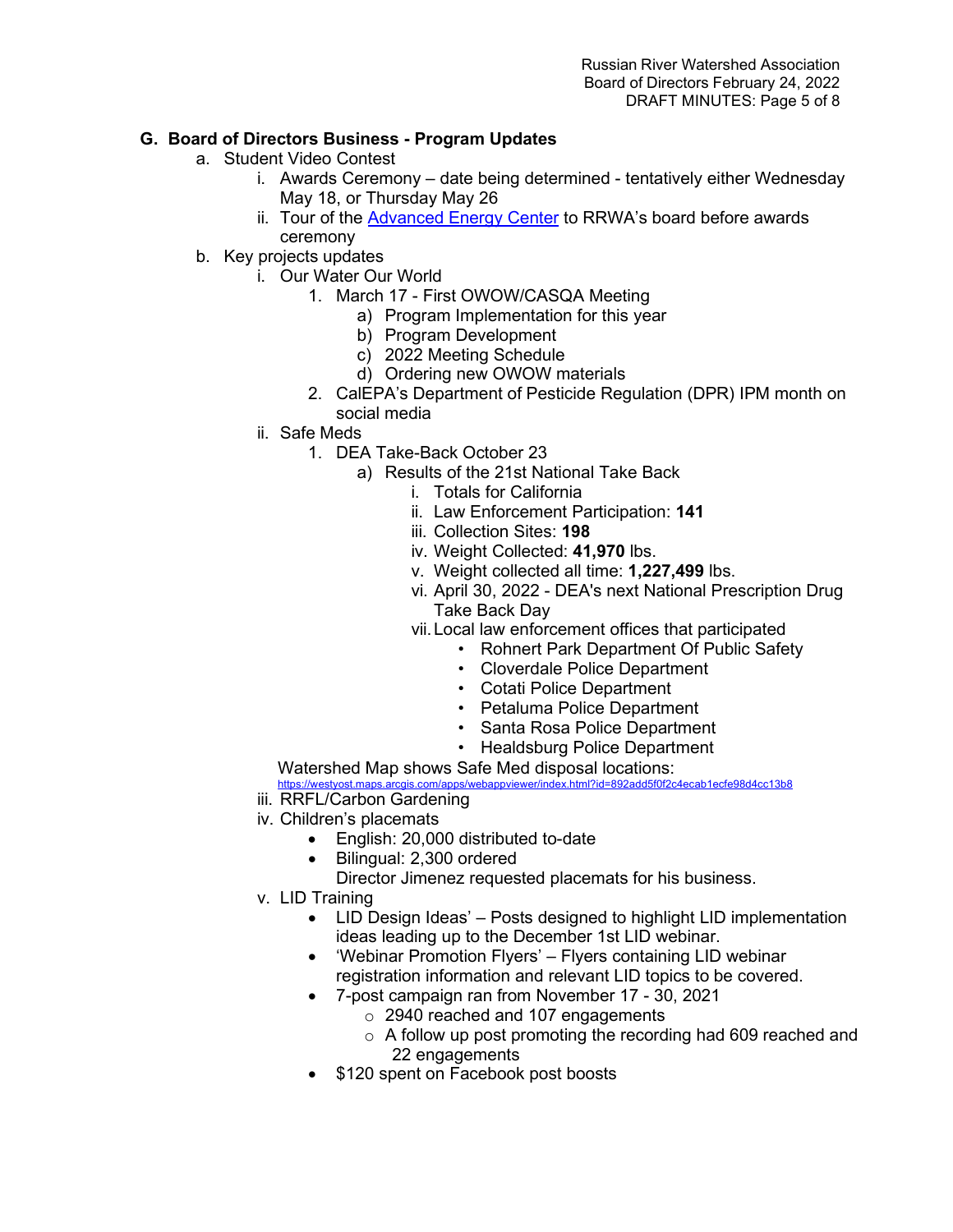### vi. Environmental Articles

| Agency Author FY 2021-22 List |                     |                                                                                            |  |
|-------------------------------|---------------------|--------------------------------------------------------------------------------------------|--|
| <b>Month</b>                  | Agency              | <b>Topic</b>                                                                               |  |
| October                       | Ukiah               | The Bioretention Geek                                                                      |  |
| November                      | Healdsburg          | Make a Move to Native and Drought Tolerant<br>Plantings                                    |  |
| December                      | Santa Rosa          | If a Creek Could Talk                                                                      |  |
| January                       | County of Mendocino | <b>Stormwater Runoff</b>                                                                   |  |
| February                      | Town of Windsor     | Dog Doo Dilemma                                                                            |  |
| March                         | Sonoma Water        | A thirsty burglar or a dripping faucet? Either<br>way you may be losing precious resources |  |
| April                         | Daily Acts          | Carbon Gardening                                                                           |  |
| May                           | Cloverdale          | <b>Fire Preparedness</b>                                                                   |  |
| June                          | Guest/ RRWA staff   | <b>TBD</b>                                                                                 |  |

vii. Comment/Support Letters

- Support for FEMA 2021 BRIC Grant Program (November 12, 2021 – City of Healdsburg)
- Support for Sonoma County Regional Parks Drought Funding Project (November 29, 2021 – Sonoma County)
- Letter of Support for the On-Farm Groundwater Recharge Multi Benefit Demonstration Project (January 14, 2022 – Mendocino County)
- Support for the Town of Windsor's Clean California Local Grant Program Application – 101 Underpass and Old Redwood Highway Corridor Improvements Project (January 21, 2022 – Town of Windsor)
- Sign-on Letter of Support for AB 1690 (L.Rivas) Single-Use Vape and Tobacco Filter Ban (February 4, 2022 – No handout)
- c. BOD 2021-22 meeting schedule
	- i. May 26, 2022

# **H. Regional Advocacy and Initiatives updates**

- a. Water supply SCWA: State of the Watershed
	- i. Look ahead – Earth Day events will be promoted
		- ii. Drought campaign successes & next steps
			- Sonoma Water Drought webinar scheduled for March 10 [https://sonomacounty.zoom.us/j/99343832365?pwd=QUhndWQ5bk9](https://sonomacounty.zoom.us/j/99343832365?pwd=QUhndWQ5bk95dTIrMWRRL2ducVZCZz09) [5dTIrMWRRL2ducVZCZz09](https://sonomacounty.zoom.us/j/99343832365?pwd=QUhndWQ5bk95dTIrMWRRL2ducVZCZz09)  Passcode: 864640
			- RRWA drought campaign potential refresh/restart
- b. RRWA/RWQCB
	- i. December 16 quarterly meeting
		- 1. RRWA continued engagement needed to advance the role and function of R3MP
		- 2. Goal is to be inclusive and sustainable
	- ii. Next quarterly meeting March TBD
- c. Russian River Regional Monitoring Program (R3MP)
	- i. Technical advisory committee meetings
		- 1. Updated priority monitoring *questions* and priority monitoring *indicators* of watershed health (status and trends of biostimulation)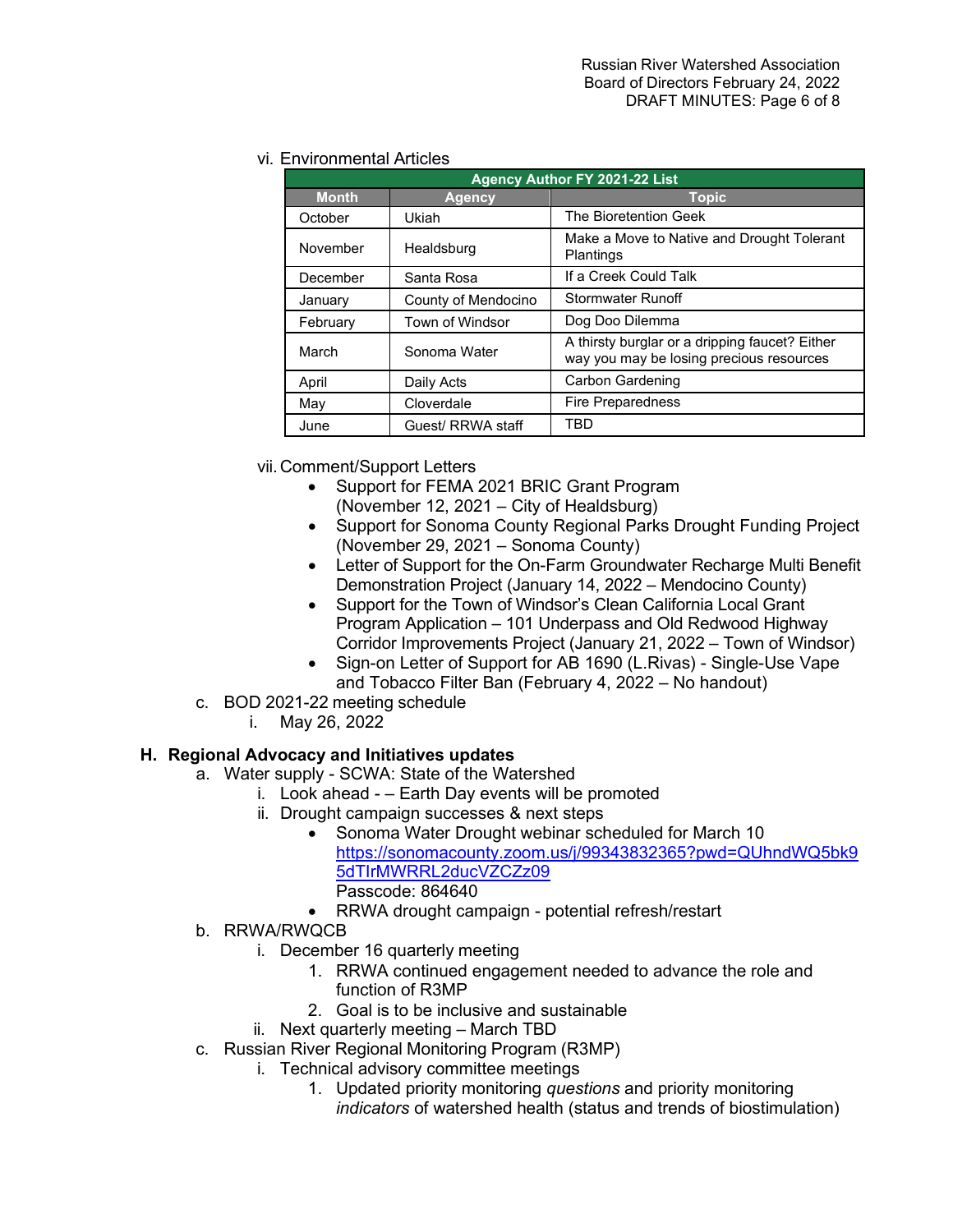and provided SC recommendations to focus TAC

- 2. Current work: Gathering monitoring metadata to evaluate spatial and temporal distributions of existing monitoring efforts to inform monitoring plan
- ii. Steering Committee meeting February 17
	- 1. Approved TACs above recommendations
	- 2. Discussion of edits to a draft MOMU with Russian River Confluence
- d. SSU Rising WATERS-- Nexus of Water Quality and People Experiencing Homelessness
	- i. Year  $1 3$  core research questions
		- 1. Mapping of encampments relative to resources
		- 2. Legal and political barriers case studies
		- 3. Agency alignment assessment and knowledge map
	- ii. Committee met with Student Faculty teams on January 28 for Year 2 kick-off
		- 1. Water sampling
		- 2. Social media campaign
		- 3. Resource mapping
		- 4. Agency alignment and knowledge mapping
		- 5. Case studies including economic analyses
- e. North Coast Resources Partnership—No updates

#### **I. Items of Interest**

- a. Summary of Board of Directors Action Items
- b. important Dates
	- i. April 22, 2022 Earth Day
	- ii. April 30, 2022 DEA's next National Prescription Drug Take Back Day
	- iii. May 18 or 26, 2022 Student Video Contest Awards ceremony/student showcase

Action: Director Hinton requested that the Board contact information be updated and also include a phone number; include alternate information.

- **J. Public Comment**—None
- **K. Adjourn**